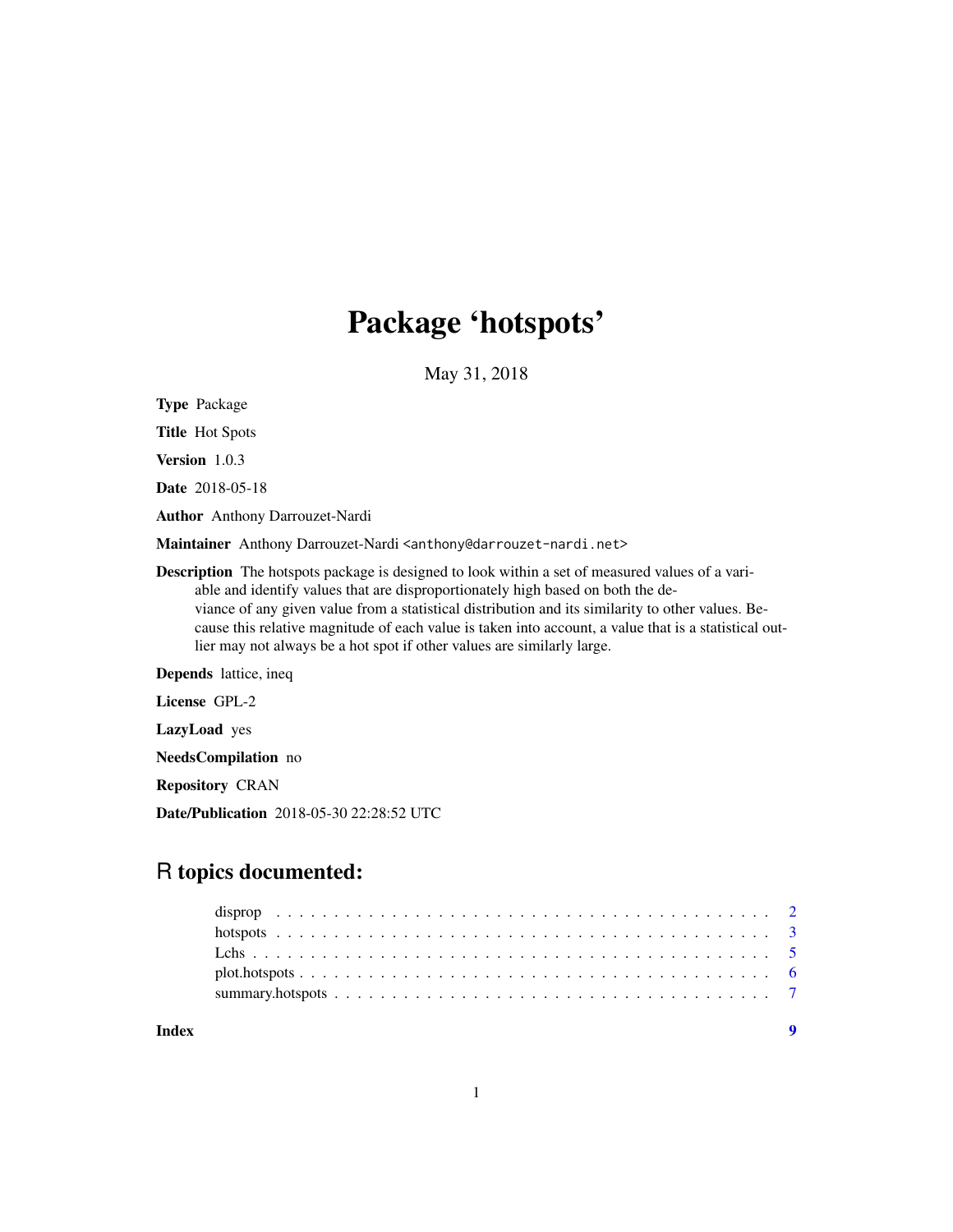<span id="page-1-1"></span><span id="page-1-0"></span>

#### **Description**

Calculates the magnitude of disproportionality for values within a dataset.

#### Usage

disprop(z)

#### Arguments

z "hotspots" object

#### Details

Calculates the magnitude of disproportionality for each value within the data by dividing the difference between each value and the median by the difference between the hot spot cutoff, (Ch, as calculated by the function [hotspots](#page-2-1)), and the median:

disproportionality =  $(x - med(x)) / (Ch - med(x))$ 

Using this equation, all hot spots have a magnitude of disproportionality of  $> 1$ . Increasingly skewed distributions (for example, lognormal distributions with higher standard deviation) will have higher magnitudes of disproportionality for some of their values.

#### Value

A list containing the objects positive, negative, or both, depending on the which tails were calculated in the hotspots object. These objects are numeric vectors of the magnitudes of disproportionality. NA values are preserved.

#### Author(s)

Anthony Darrouzet-Nardi

#### See Also

[hotspots](#page-2-1)

#### Examples

```
rln30 \leq sort(c(rlnorm(15),rlnorm(15)*-1,NA), na.last = TRUE)
rln30
disprop(hotspots(rln30, tail = "both"))
#higher levels of disproportionality
rln30sd2 <- sort(c(rlnorm(15,sd = 3),rlnorm(15,sd = 3)*-1,NA), na.last = TRUE)
rln30sd2
disprop(hotspots(rln30sd2, tail = "both"))
```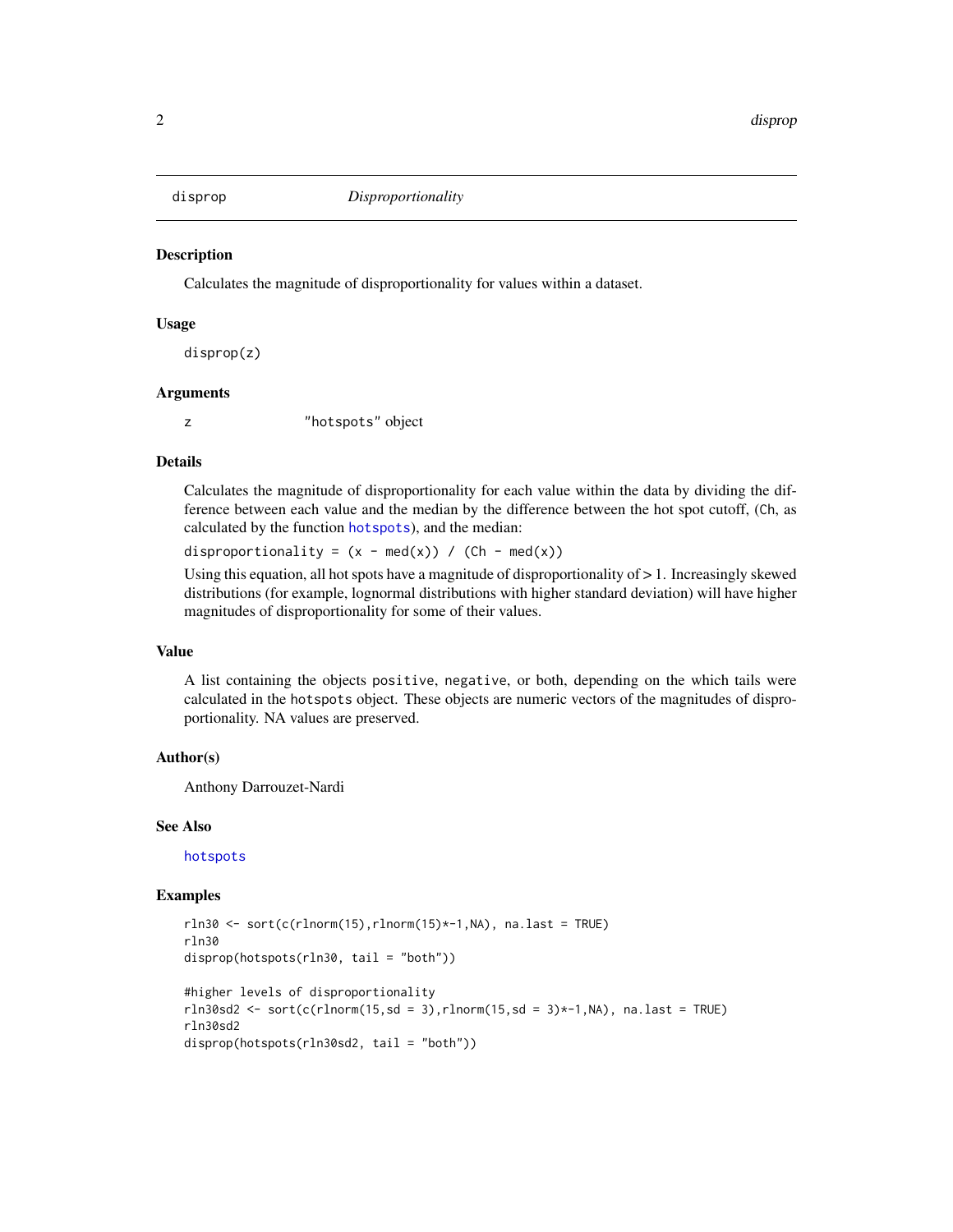<span id="page-2-1"></span><span id="page-2-0"></span>

#### Description

Calculates a hot spot or outlier cutoff for a statistical population based on deviance from the normal or t distribution. In the case of the hot spot cutoff, the relative magnitude of the values is also taken into account to determine if values are disproportionately large relative to other values. Thus, a value that is a statistical outlier may not always be a hot spot if other values are similarly large.

#### Usage

```
hotspots(x, p = 0.99, tail = "positive", distribution = "t", var.est = "mad")
outliers(x, p = 0.99, tail = "positive", distribution = "t", var.est = "mad",
 center.est = "mean")
```
#### Arguments

| $\mathsf{x}$ | a numeric vector                                                                                                                                                                                                                                             |
|--------------|--------------------------------------------------------------------------------------------------------------------------------------------------------------------------------------------------------------------------------------------------------------|
| p            | probability level of chosen distribution used for calculation of cutoff (between 0)<br>and $1)$                                                                                                                                                              |
| tail         | determines whether cutoffs are calculated for positive numbers within x, nega-<br>tive numbers, or both. Defaults to "positive" but can also be "negative" or<br>"both".                                                                                     |
| distribution | statistical distribution used to calculate the hot spot or outlier cutoff. Defaults to<br>"t" but can also be "normal". Other distributions could be implemented through<br>simple modifications to the source code.                                         |
| var.est      | character vector indicating the function to be used to estimate the level of varia-<br>tion within the data. Defaults to the robust measure "mad". Non-robust measures<br>such as "sd" may also be used, but result in greater variation in cutoff location. |
| center.est   | character vector indicating the function to be used to center the data for identifi-<br>cation of outliers. Defaults to "mean".                                                                                                                              |

#### Details

This function first scales the data by dividing them by a robust version of the root mean square. The robust root mean square (rrms) is calculated as:

rrms = sqrt(med(x)^2 + var.est(x)^2)

where var, est is the user-specified function for estimating the level of variation within the data. This scaling of the data allows for the comparison of scaled values with a statistical distribution, which in turn allows discrimination between outliers that do not substantially influence the data from those that do. For the outlier function, the data are scaled after centering the data using the user-specified center.est function, which defaults to the mean. The hotspot or outlier cutoff (for positive values, negative values, or both) is then calculated as: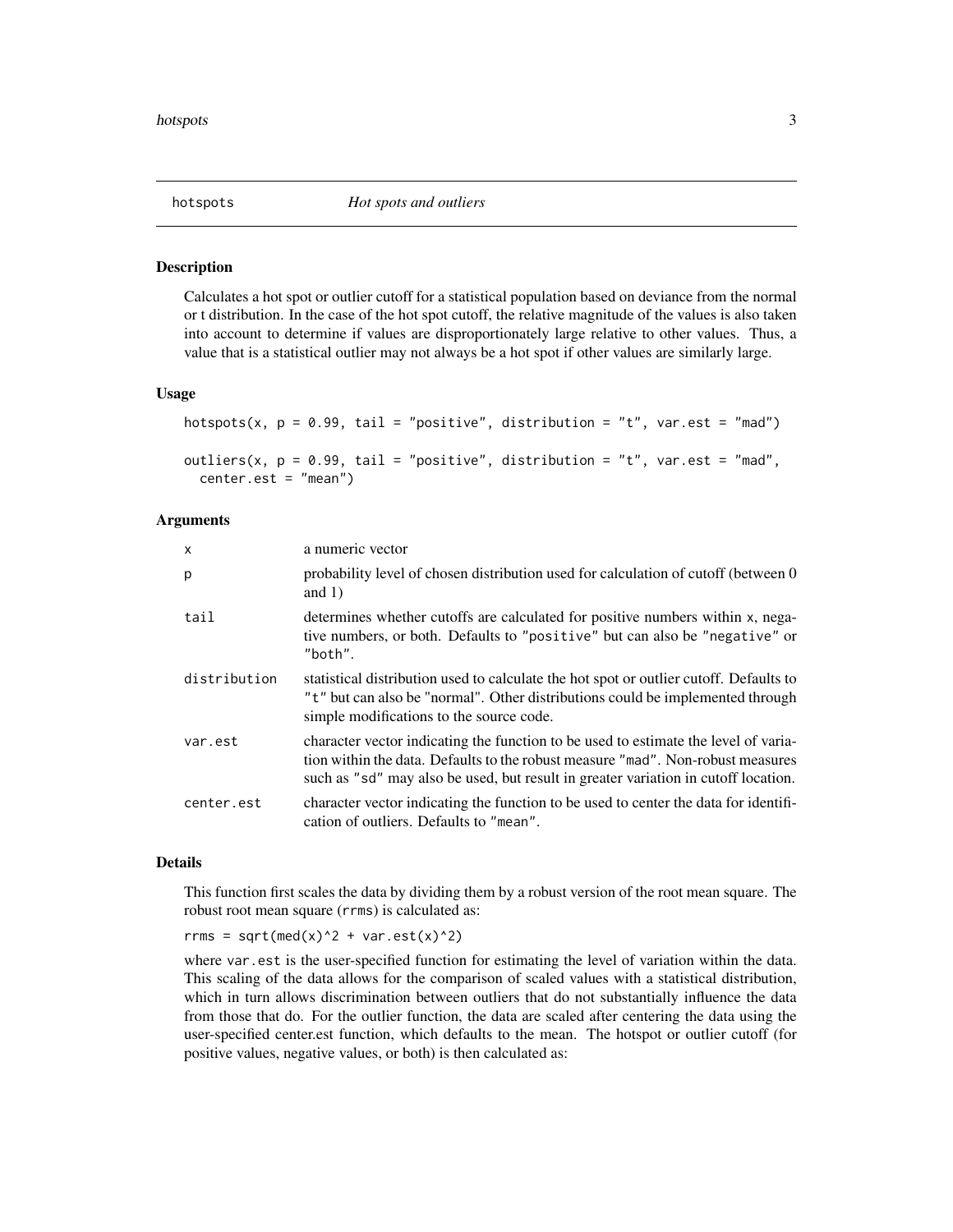<span id="page-3-0"></span>cutoff =  $(med(x/rrms) + F^{\wedge} - 1(p))$ \*rrms

where F is a cumulative distribution function for the t or normal distribution (its inverse  $F^{\prime}$ -1 being a quantile function; e.g., qt), and p is a user-defined parameter indicating the probability of  $F^2-1$ beyond which we wish to define the cutoff.

#### Value

Returns an object of class "hotspots". The functions summary and plot, can be used to examine the properties of the cutoff. The function [disprop](#page-1-1) can be used to calculate the level of disproportionality for each value in the data. An object of class "hotspots" is a list containing some or all of the following components:

| X            | numeric input vector                                                                                 |
|--------------|------------------------------------------------------------------------------------------------------|
| data         | vector with missing values (NA) removed                                                              |
| distribution | statistical distribution used to calculate the hot spot or outlier cutoff.                           |
| var.est      | function used to estimate the level of variation within the data                                     |
| p            | probability level of chosen distribution used for calculation of cutoff                              |
| tail         | tail(s) of data for which cutoffs were calculated                                                    |
| dataset_name | character vector with name of input data                                                             |
| rrms         | robust root mean square                                                                              |
| positive.cut | calculated hot spot or outlier cutoff for positive values                                            |
| negative.cut | calculated hot spot or outlier cutoff for negative values                                            |
| center.est   | function to be used to center the data for identification of outliers (only for<br>outliers function |

#### Author(s)

Anthony Darrouzet-Nardi

#### See Also

[summary.hotspots](#page-6-1), [plot.hotspots](#page-5-1), [disprop](#page-1-1)

#### Examples

```
#basic operation on lognormal data
rln100 <- hotspots(rlnorm(100))
summary(rln100)
plot(rln100)
```

```
#greater skew in data
rln100sd2 <- hotspots(rlnorm(100,sd=2))
print(summary(rln100sd2),top = 5)
plot(rln100sd2)
```

```
#both tails on normally distributed data
n100 <- hotspots(rnorm(100), tail = "both")
```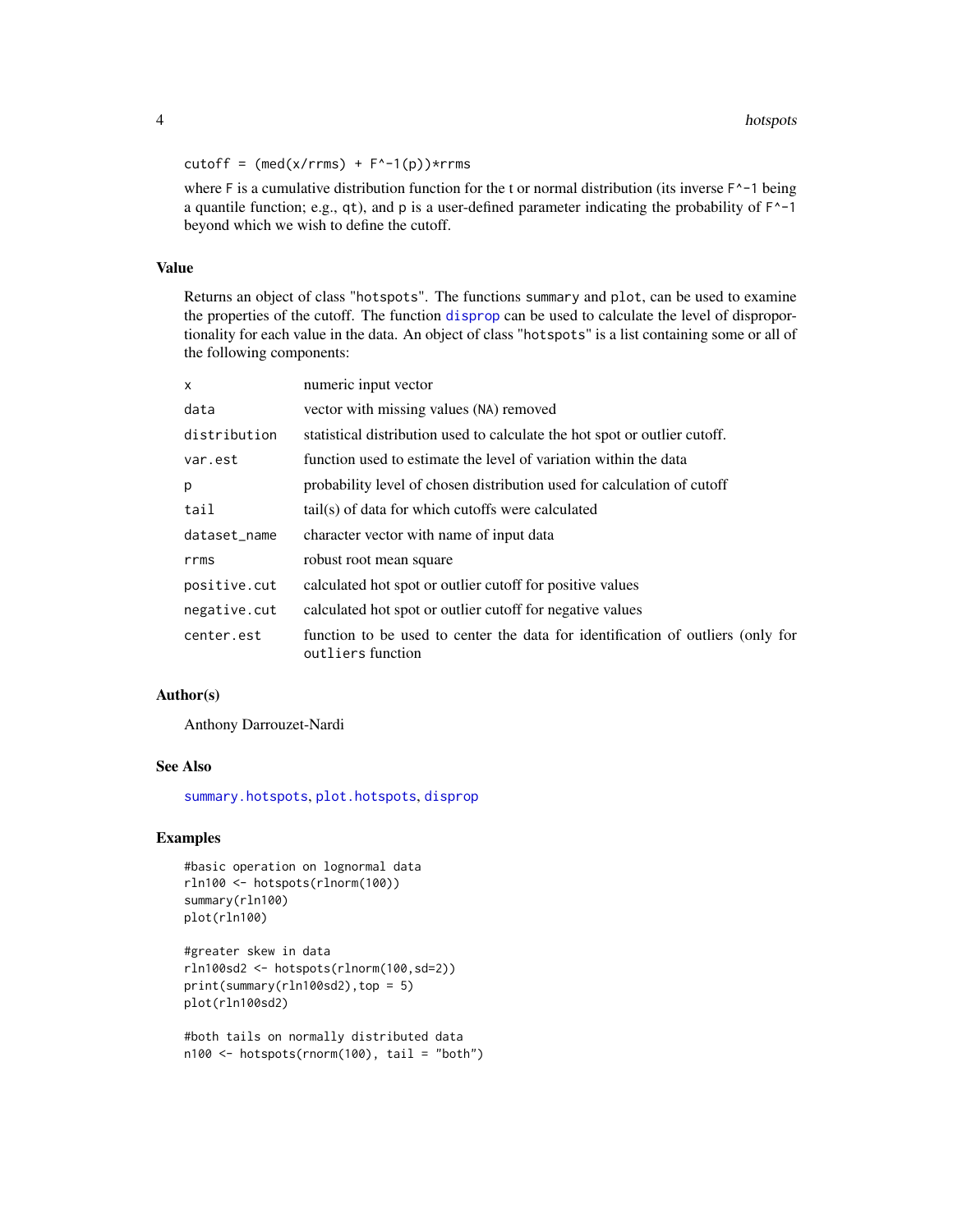#### <span id="page-4-0"></span>Lchs 5

```
summary(n100)
plot(n100)
#both tails on skewed data
rln100pn <- hotspots(c(rlnorm(50),rlnorm(50)*-1),tail = "both")
summary(rln100pn)
plot(rln100pn)
#importance of disproportionality on normally distributed data
#contrast with n100
n100p3 <- hotspots(n100$x+3, tail = "both")
summary(n100p3)
plot(n100p3)
#importance of disproportionality on skewed data
#contrast with rln100
rln100p10 <- hotspots(rlnorm(100)+10)
summary(rln100p10)
plot(rln100p10)
#outliers function ignores disproportionality
rln100p10o <- outliers(rlnorm(100)+10)
summary(rln100p10o)
plot(rln100p10o)
#some alternative parameters
rln100a \leq hotspots(rlnorm(100), p = 0.9, distribution = "normal", var.est = "sd")summary(rln100a)
plot(rln100a)
```
Lchs *Lorenz curve with hot spot cutoff*

#### Description

Plot a Lorenz curve with a hot spot cutoff on it.

#### Usage

 $Lchs(x, \ldots)$ 

#### Arguments

| X        | "hotspots" object                               |
|----------|-------------------------------------------------|
| $\cdots$ | further plotting parameters to pass to plot. Lc |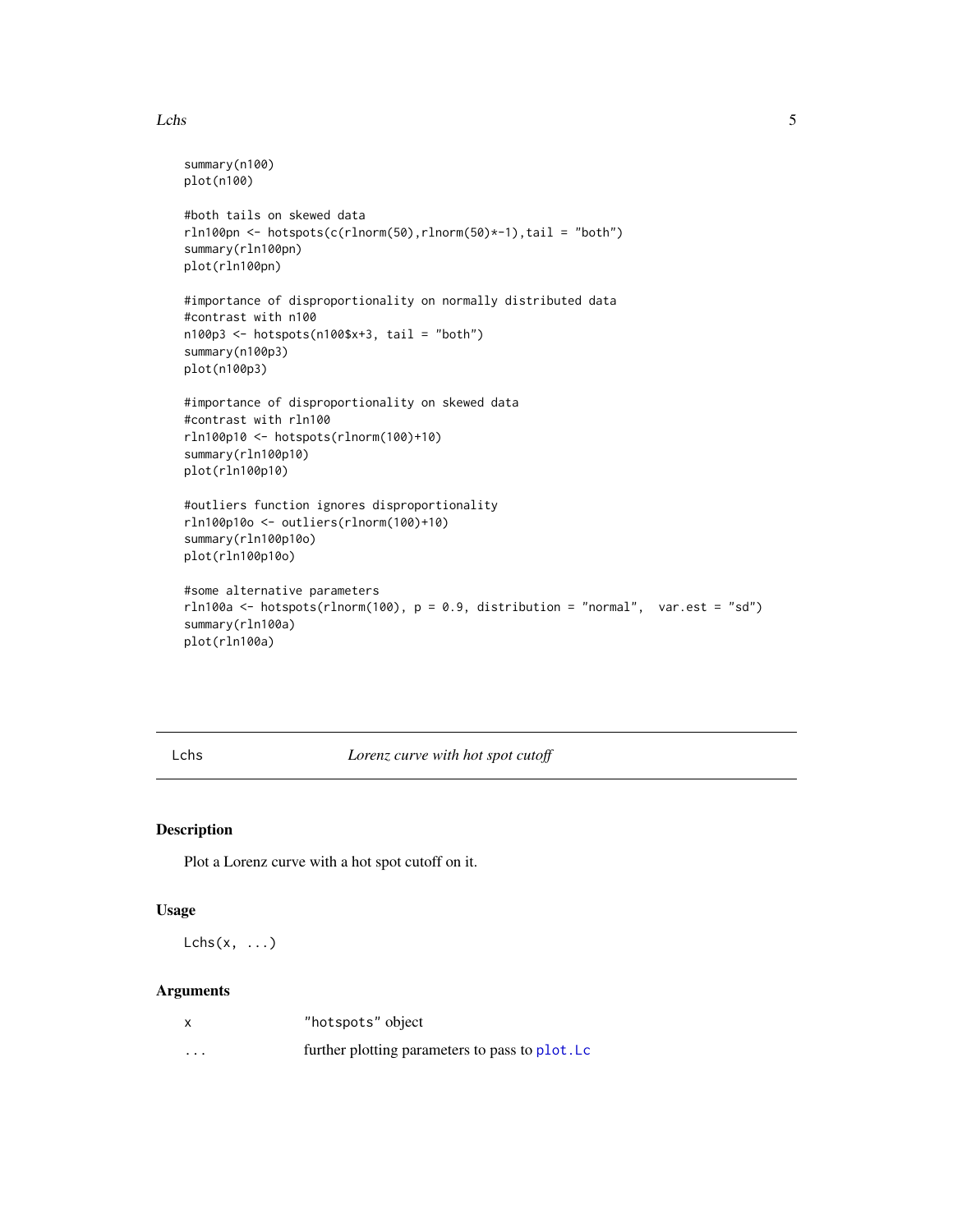#### <span id="page-5-0"></span>Details

Uses the function [plot.Lc](#page-0-0) from the ineq package to plot a Lorenz curve based on the data in a hotspots object. The location of the hot spot cutoff on the Lorenz curve is then drawn as a filled black circle.

#### Author(s)

Anthony Darrouzet-Nardi

#### See Also

[hotspots](#page-2-1), [Lc](#page-0-0), [plot.Lc](#page-0-0)

#### Examples

Lchs(hotspots(rlnorm(100)))

<span id="page-5-1"></span>plot.hotspots *Plotting hot spot and outlier cutoffs*

#### Description

plot method for class "hotspots".

#### Usage

```
## S3 method for "hotspots" objects
## S3 method for class 'hotspots'
plot(x, pch = par("pch"), ...)
```
#### Arguments

| X        | "hotspots" object                                   |
|----------|-----------------------------------------------------|
| pch      | plotting character. See par                         |
| $\cdots$ | further plotting parameters to pass to density plot |

#### Details

Uses the function [densityplot](#page-0-0) from the lattice package to show the distribution of the data and the position of the positive and/or negative hot spot or outlier cutoffs.

#### Value

An object of class "trellis".

#### Author(s)

Anthony Darrouzet-Nardi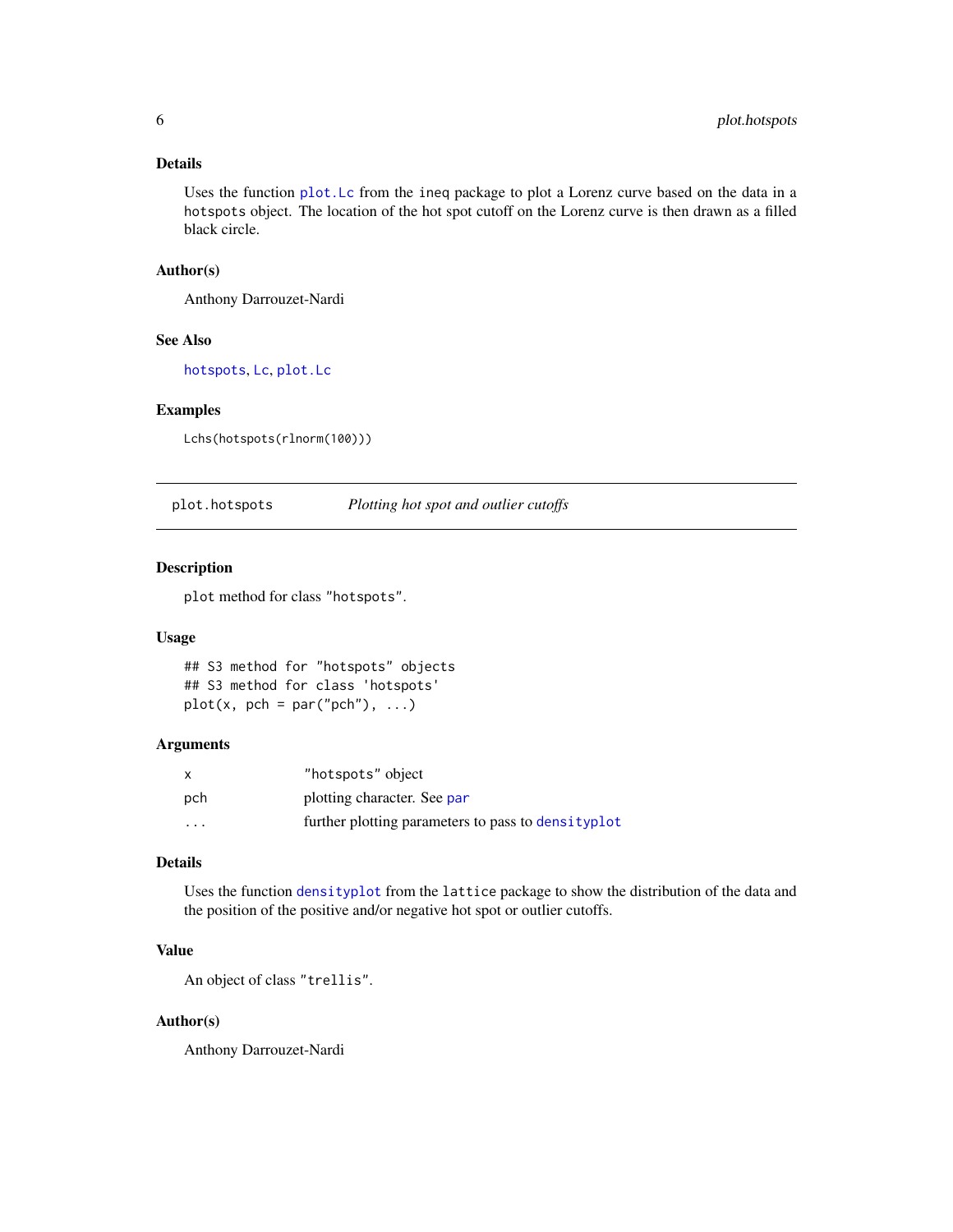#### <span id="page-6-0"></span>summary.hotspots 7

#### See Also

[hotspots](#page-2-1), [summary.hotspots](#page-6-1), [densityplot](#page-0-0)

#### Examples

```
#both tails on skewed data
rln100pn <- hotspots(c(rlnorm(50),rlnorm(50)*-1),tail = "both")
plot(rln100pn)
```
#modify graphical parameters  $plot(rln100pn, pch = 16, cex = 1.5)$ 

<span id="page-6-1"></span>summary.hotspots *Summarizing hot spot and outlier cutoffs*

#### Description

summary method for class "hotspots".

#### Usage

```
## S3 method for "hotspots" objects
## S3 method for class 'hotspots'
summary(object, ...)
## S3 method for "summary.hotspots" objects
```

```
## S3 method for class 'summary.hotspots'
print(x, digits = max(3, getOption("digits") - 3), p_round = 1, top = 0, ...)
```
#### Arguments

| "summary.hotspots" object<br>x<br>the number of significant digits to use when printing<br>digits<br>the number of decimal places to print for percentages when printing<br>p_round<br>top<br>with their percent contributions to the total<br>further arguments passed to or from other methods<br>$\ddotsc$ | object | "hotspots" object                                                                |
|---------------------------------------------------------------------------------------------------------------------------------------------------------------------------------------------------------------------------------------------------------------------------------------------------------------|--------|----------------------------------------------------------------------------------|
|                                                                                                                                                                                                                                                                                                               |        |                                                                                  |
|                                                                                                                                                                                                                                                                                                               |        |                                                                                  |
|                                                                                                                                                                                                                                                                                                               |        |                                                                                  |
|                                                                                                                                                                                                                                                                                                               |        | the number of the most disproportionate (highest or lowest) data values to print |
|                                                                                                                                                                                                                                                                                                               |        |                                                                                  |

#### Details

The importance of hot spots within the data is evaluated by reporting the number of hot spots, the percentage of values that are hot spots, and the percent of the sum of values attributable to hot spots. The percent of the sum of values is likely only relevant if the data are either all positive or all negative. A warning is given if they are not.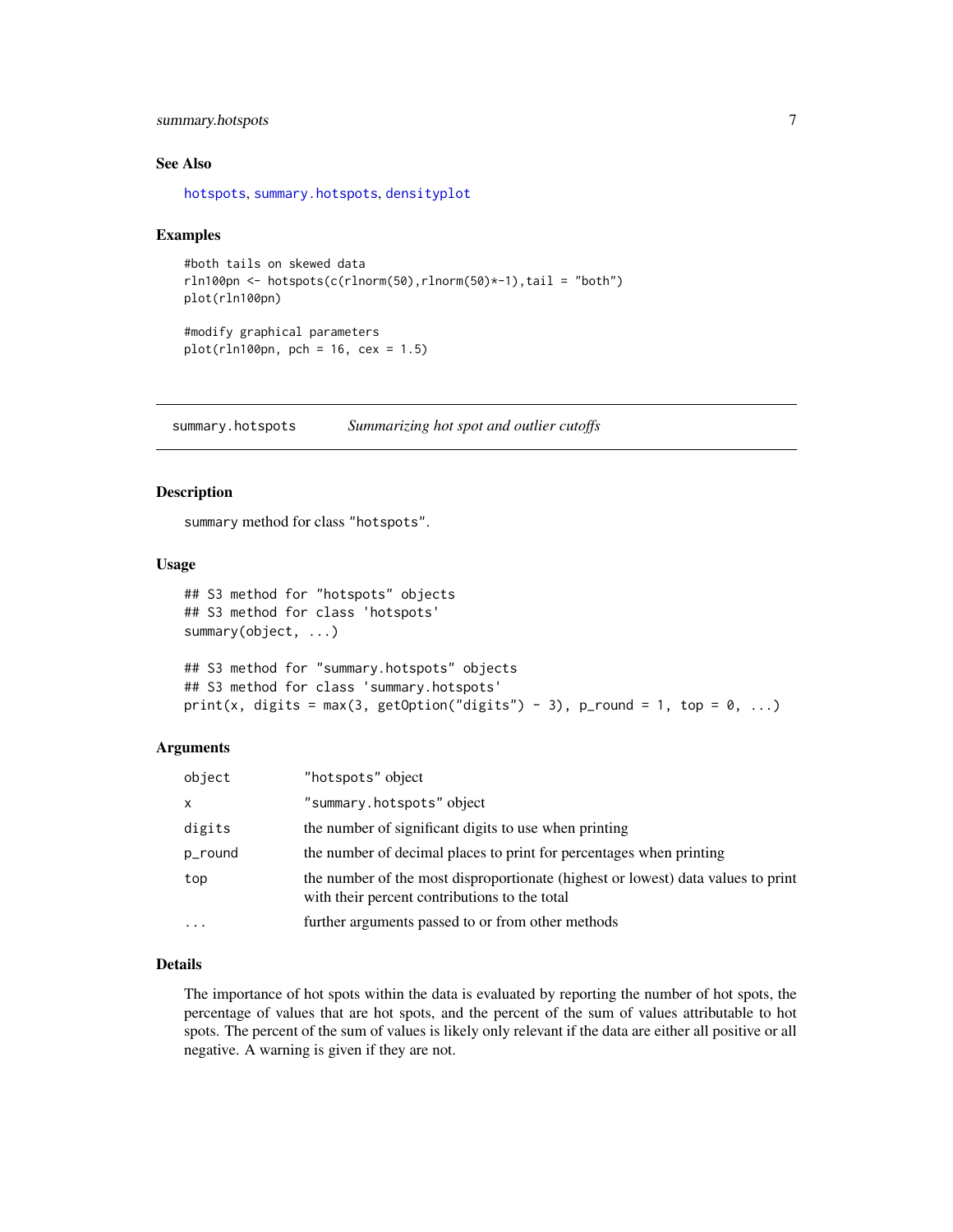#### <span id="page-7-0"></span>Value

A summary.hotspots object is a list containing all of the objects in a [hotspots](#page-2-1) object as well as the following:

| num_phs         | number of positive hot spots or outliers in data                                                                                                                                                     |
|-----------------|------------------------------------------------------------------------------------------------------------------------------------------------------------------------------------------------------|
| percent_phs     | percent of values identified as positive hot spots or outliers                                                                                                                                       |
| percent_phs_sum |                                                                                                                                                                                                      |
|                 | percent of the sum of the values attributable to positive hot spots or outliers                                                                                                                      |
| num_nhs         | number of negative hot spots or outliers in data                                                                                                                                                     |
| percent_nhs     | percent of values identified as negative hot spots or outliers                                                                                                                                       |
| percent_nhs_sum |                                                                                                                                                                                                      |
|                 | percent of the sum of the values attributable to negative hot spots or outliers                                                                                                                      |
| m               | A list of summary statistics pertaining to the data (mean, median, min, max,<br>scale (determined by the argument 'var.est in the hotspots function), and<br>coefficient of variation (scale/median) |
| $\lambda$       |                                                                                                                                                                                                      |
| disprop         | vector of levels of disproportionality as calculated by disprop                                                                                                                                      |

#### Author(s)

Anthony Darrouzet-Nardi

#### See Also

[hotspots](#page-2-1), [plot.hotspots](#page-5-1), [disprop](#page-1-1)

#### Examples

```
rln100.sum <- summary(hotspots(rlnorm(101), tail = "both"))
rln100.sum
print(rln100.sum, top = 10, p_{round} = 0)
```